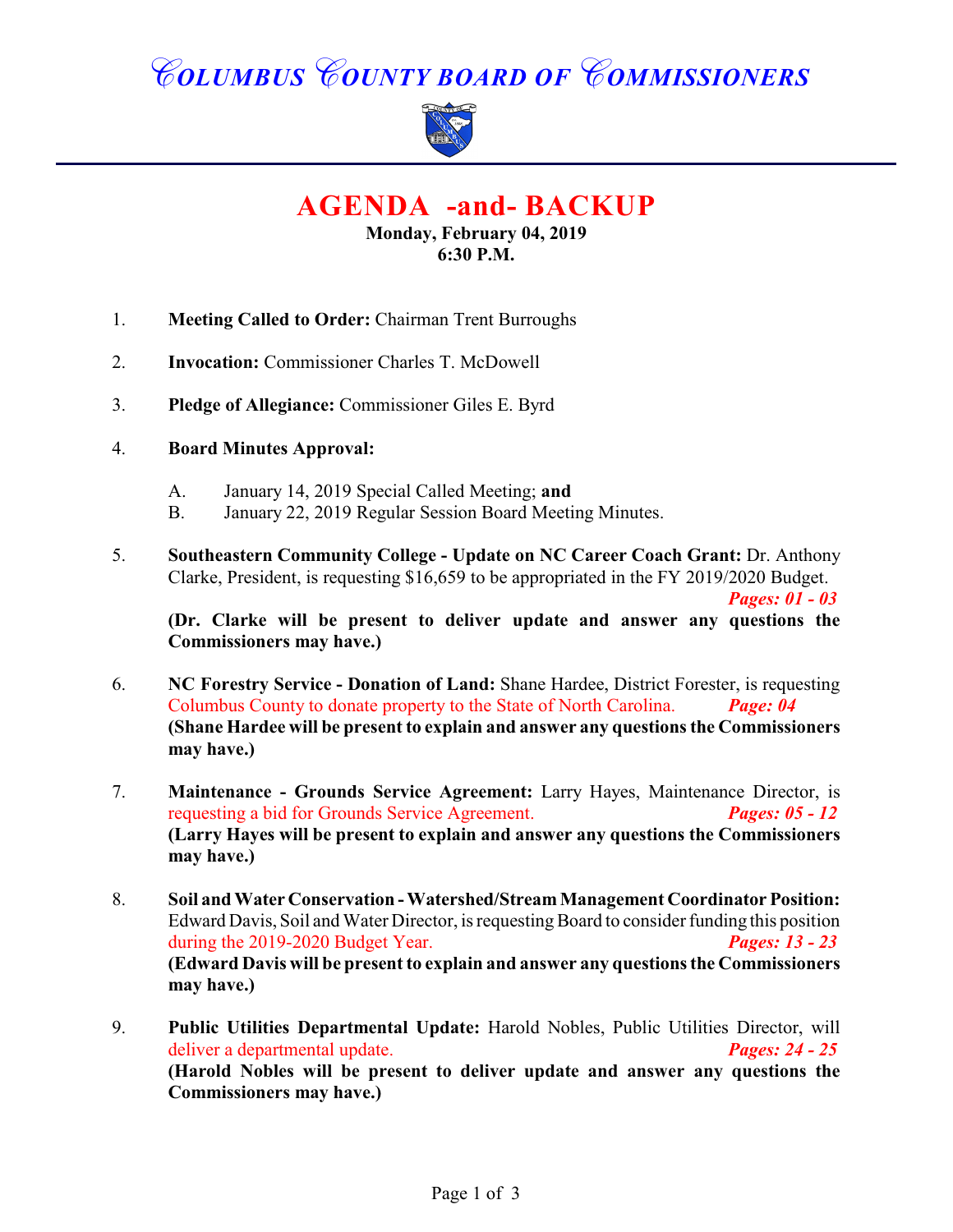- 10. **Register of Deeds Departmental Update:** Registrar Kandance Bullock will deliver a departmental update. *Page: 26* **(Kandance Bullock will be present to deliver update and answer any questions the Commissioners may have.)**
- 11. **Proclamation Black History Month in Columbus County:** Chairman Burroughs is requesting Board approval and adoption. *Pages: 27 - 28* **(Chairman Burroughs will be present to explain and answer any questions the Commissioners may have.)**
- 12. **Proclamation SkillsUSA Week Proclamation:** Preston Prince, SkillsUSA National Officer, is requesting Board approval and adoption of the SkillUSA Week Proclamation.

*Pages: 29 - 31*

**(Michael Stephens, County Manager, will be present to explain and answer any questions the Commissioners may have.)**

13. **Appointment - Parks and Recreation:** June B. Hall, Clerk to the Board, is requesting the following appointment be made. *Page: 32* **(June B. Hall will be present to explain and answer any questions the Commissioners may have.)**

| <b>COMMITTEE</b>     | ZONE/<br>EВ | PERSON(S)         | <b>EXPIR.</b><br><b>DATE</b> |
|----------------------|-------------|-------------------|------------------------------|
| Parks and Recreation | Vl          | Worley T. Edwards | 12/2018                      |

#### **RECESS REGULAR SESSION and enter into COMBINATION MEETING of COLUMBUS COUNTY WATER and SEWER DISTRICTS I, II, III, IV and V BOARD MEETING:**

14. **Columbus County Water and Sewer Districts I, II, III, IV and V - Approval of Board Meeting Minutes:**

January 22, 2019 **Combination Meeting** of Columbus County Water and Sewer Districts I, II, III, IV and V Board Meeting **(5 sets)**

### **ADJOURN COMBINATION MEETING of COLUMBUS COUNTY WATER and SEWER DISTRICTS I, II, III, IV and V BOARD MEETING and resume REGULAR SESSION:**

15. **Consent Agenda Items:** *Pages: 33 - 54*

- A. Budget Amendments**; and Pages: 33-42**
- B. Tax Refunds and Refunds. **Pages: 43-54**
- 16. **Public Input**